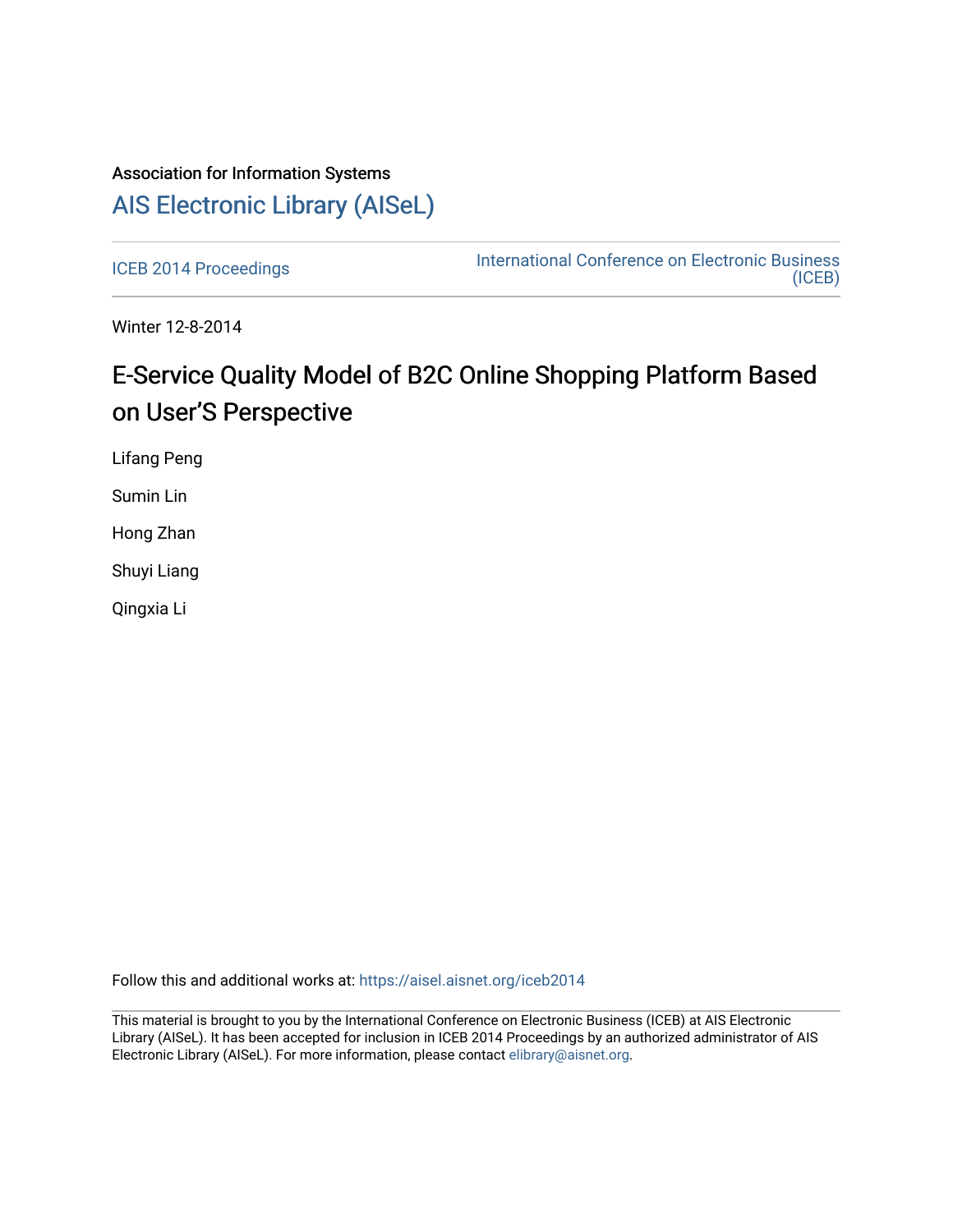# **E-SERVICE QUALITY MODEL OF B2C ONLINE SHOPPING PLATFORM BASED ON USER'S PERSPECTIVE**

Lifang, Peng, Xiamen University, China, lfpeng@xmu.edu.cn Sumin, Lin, Xiamen University, China, suminjj@126.com Hong, Zhan, Xiamen University, China, zhanhong@xmu.edu.cn Shuyi, Liang, Xiamen University, China, lsy90624@163.com Qingxia, Li, Xiamen University, China, qingxiali88@qq.com

#### **ABSTRACT**

In recent year, B2C has gradually become the main driving force of the network shopping market development, many B2C online shopping platform weakens the differences in product and price, which intensify the competition on e-service quality among B2C online shopping platform. Therefore, this paper discusses the composition of electronic service quality model of B2C online shopping platform from the user's perspective, combining with the analysis of literature and the trading process. And the e-service quality model, which has carried on the empirical test, determined the evaluation index of e-service quality evaluation for B2C e-commerce platform. The results of this study show that e-service quality evaluation model of B2C online shopping platform is composed of seven dimensions and twenty-nine measurement items.

*Keywords:* B2C online shopping platform, e-service quality, evaluation model.

#### **INTRODUCTION**

On July 21, 2014, the thirty-fourth China Internet network development state statistic shows that, by the end of 2013, number of Chinese net citizen had reached 632 million, and the Internet penetration is 46.9%, internet applications to access to information, communication, network, entertainment, business transactions, etc., are changing the way people live and work [1]. As a commercial application, which is relatively mature in the internet industry, e-commerce always maintains a sound development momentum. Ire-search statistical data shows that the transaction scale of Chinese e-commerce market has increased from 2.9 trillion Yuan in 2008 to 9.9 trillion Yuan in 2013 with the annual average growth rate of 29.3% [2]. From the user's perspective, e-commerce is a new consumption mode called online shopping that refers to purchasing commodities or services through the internet, the process of which involving the transfer of information flow, logistics and capital flow [2]. In recent ten years, the online shopping mode has been increasingly applied by net citizen with the increasing improvement of logistics, payment and integrity protection system. Upon cultivation of more than ten years, users have gradually changed their consumption concept. They have higher demands for the quality and brand of commodities. Online shopping involves two markets, i.e. B2C and C2C. Compared with C2C market, B2C is more secure in reputation and quality and is easier trusted by users. Therefore, B2C gradually becomes the main driver for the development of the online shopping market. However, various websites in B2C market have differentiated development levels; moreover, compared with the offline transaction, the asymmetry in time, space and price etc. of the network transaction has decreased, so that the competition between B2C shopping websites gradually rise to compete with each other in the service level. Meanwhile, the network consumption behaviour is tending towards rationalization as users' net age increases and the online shopping experience is gathered. In face of double pressure from industry competitors and online shoppers, B2C shopping websites desperately need to specifically improve their e-service quality with customers oriented so as to guarantee their survival and development.

Therefore, this paper is trying to discuss the constitutional dimension of e-service quality, establish the e-service quality model of B2C online shopping platform as well as provide science and valuable references for operating decisions of enterprises from users' perspective with B2C online shopping platform as the object of study.

#### **LITERATURE REVIEW**

#### **Electronic service quality**

Service quality research began in the 1970s, Levitt was the first one explore the quality of service from the perspective of "enterprise orientation". Afterward, Scholars generally believes that service came into being in communication and interaction with customers, and the service quality shall be expounded from the perspective of "customer orientation". The majority studies also considered that the service quality is to be judged by the customer's subjective perception although the enterprise provided the service.[3][4] Therefore, this research is based on the customer-oriented service quality, which is the mainstream view in academia.

With the development of the electronic service, the e-service quality gradually aroused the attention of scholars. Zeithaml, Parasuraman & Malhotra considered the e-service quality as how convenient and efficient the website provided whilst users browse, search, select, purchase and wait for shipping [5]. Santos believes that the evaluation of e-service quality was based on the comprehensive evaluation and judgment of users toward the excellent degree of e-service quality, and the e-service also contains two parts, one is the quality about website design formed basically before launch, and the other is the quality about back-office support created and changed sustainedly in the process of site operation [6]. Fassnacht & Koese studied from the

*The Fourteenth International Conference on Electronic Business &*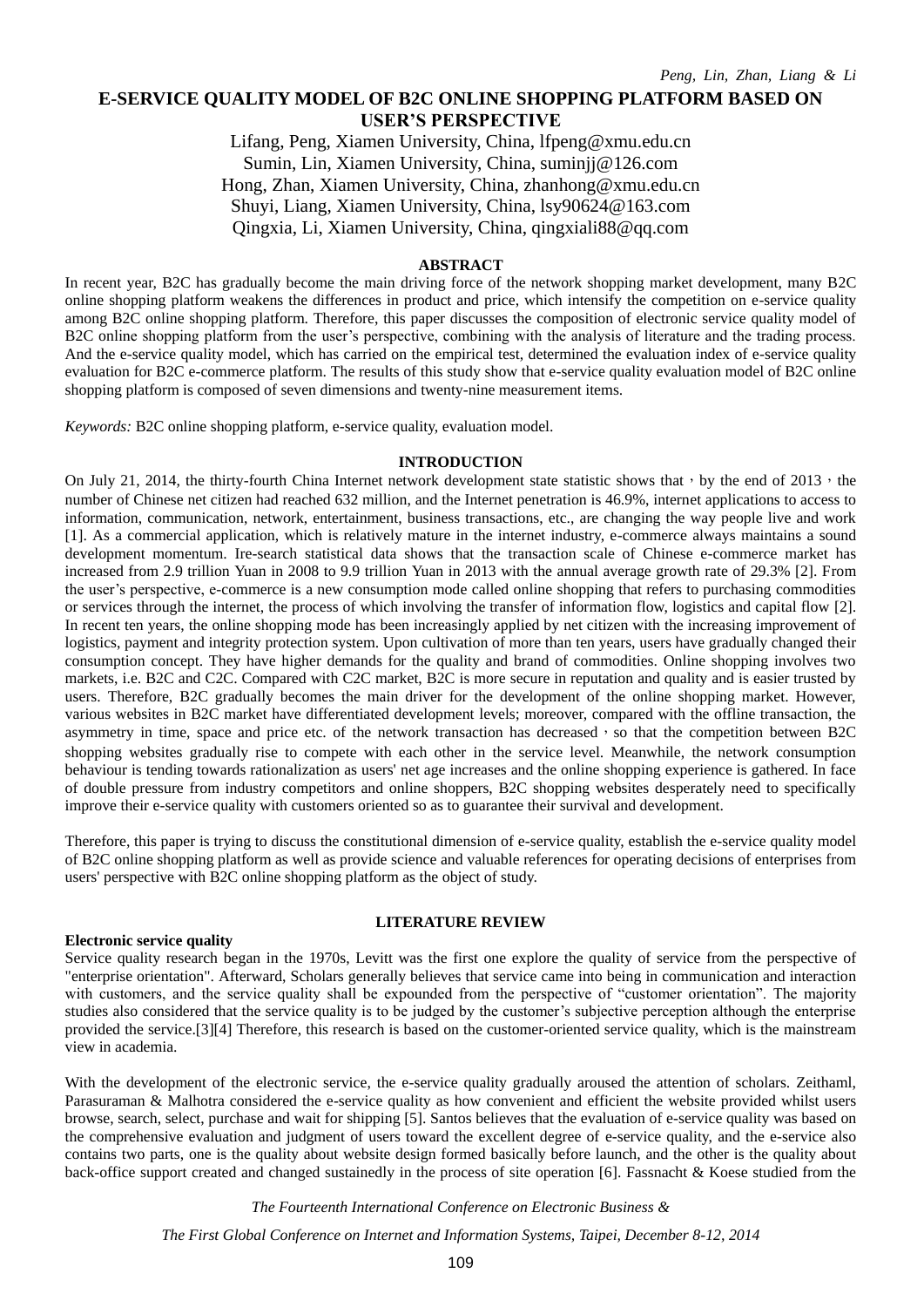perspective of service process and service results, they indicated that the e-service quality is the degree of efficiency and effectiveness of satisfying users requirements in the e-service delivery process and on the results of electronic service [7]. Although the start angle of the above definition were different, all emphasized the e-service quality was designed to assess the efficiency and effectiveness of electronic service. Thus, with reference to the scholars on the definition of e-service quality, the study considers e-service quality as the degree of convenience, effectiveness and safety that users obtained in the process of commodity browsing, searching, selecting, purchasing and after-sales serving on B2C online shopping platform .[5][6][7]

#### **Model of e-service quality dimensions**

SERVQUAL model is generally concerned and accepted in academia and social practice, which is a typical model of service quality dimension. With bank, credit card company, long distance telephone company as well as equipment repair and maintenance as the object of study, it summarizes 5 dimensions and 22 measure indexes of service quality through the analysis of 3-phase demonstration. Five dimensions include tangibility, reliability, responsiveness, guarantee and empathy [8]. SERVQUAL model is widely used in traditional service areas, such as the hotel, insurance, medical care, retail industry and consultation etc. [9].

SERVQUAL model has been widely used in research of e-service quality area. Pitt, Richard, Watson & Bruce have checked the applicability of SERVQUAL model in e-service area through demonstrations [10]. Sullivan & Walstrom analyzed the comparison between the actual performance and the expectation of e-service quality of three online bookstores with SERVQUAL model as the evaluation index of e-service quality [11]. Iwaaden, Wiele & Ball directly investigated 20 websites of different types from 293 users in order to discuss the order of tangibility, reliability, responsiveness, guarantee and empathy in the environment of e-service with SERVQUAL model frame as the questionnaire content [12]. Please refer to table 1 for the division of e-service quality model dimensions in the past research.

| Category              | Dimension                           | References       |
|-----------------------|-------------------------------------|------------------|
| Reserve<br>Dimensions | Website Design                      | [13][14]         |
|                       | Usability                           | [15][16][17]     |
|                       | <b>Information Accuracy</b>         | [16][18]         |
|                       | <b>System Stability</b>             | [19][20]         |
|                       | Fulfilment                          | [18][24] [23]    |
|                       | Privacy                             | [13][14][22]     |
|                       | Responsiveness                      | [13][14][15][22] |
|                       | Customization                       | [13][14][15]     |
|                       | Compensation                        | [18][19][20]     |
|                       | <b>Integration of Communication</b> | $[15]$           |
| Reject<br>Dimensions  | Trust                               | [14][21][25][26] |
|                       | Hedonic                             | [27][28]         |

Table 1. Literature Review of E-service Quality Dimensions

Through the reference of the research on SERVQUAL model, appropriate adjustment and addition are carried out on the basis of tangibility, reliability, responsiveness, guarantee and empathy in case of analyzing e-service quality dimensions.

The following three dimensions are deleted in this paper. First, integration communication dimension: on one hand, B2C platform has its service provided by one platform operator and multiple entering merchants with the integration communication hard to achieve; on the other hand, it is indicated in the demonstration result that the integration communication has small weight that is less than 0.05 [14]. Second, trust dimension: it is indicated in the demonstration research on e-service quality and user satisfaction & loyalty that trust is users' specific impression on websites after their experience in e-service and the intermediate variable with which e-service quality affects user loyalty.[15][21][25] Third, pleasantness dimension: most scholars consider that hedonism which is not based on the practicability of products/service and also is not controlled by product/service providers is an attitude tendency of consumers for commodity or service purchase as well as the demand for sensibility.[27][28] This paper hereby will not regard the integration communication, trust and pleasantness as e-service quality dimensions.

In conclusion, the research overview of e-service quality dimensions is indicated in table 1 with 9 dimensions reserved: website design, usability, information accuracy, system stability, fulfilment, privacy, responsiveness, customization and compensation.

### **E-SERVICE QUALITY MODEL OF B2C ONLINE SHOPPING PLATFORM**

This paper analysed e-service quality of B2C online shopping platform from users' perspective. The transaction process is shown in figure 1 when the user is logged in the website. The complete transaction process includes information search, in-store shopping, online payment, logistics distribution and after-sales service. Users may be interrupted in any of them, resulting in the transaction failure.

> *The Fourteenth International Conference on Electronic Business & The First Global Conference on Internet and Information Systems, Taipei, December 8-12, 2014*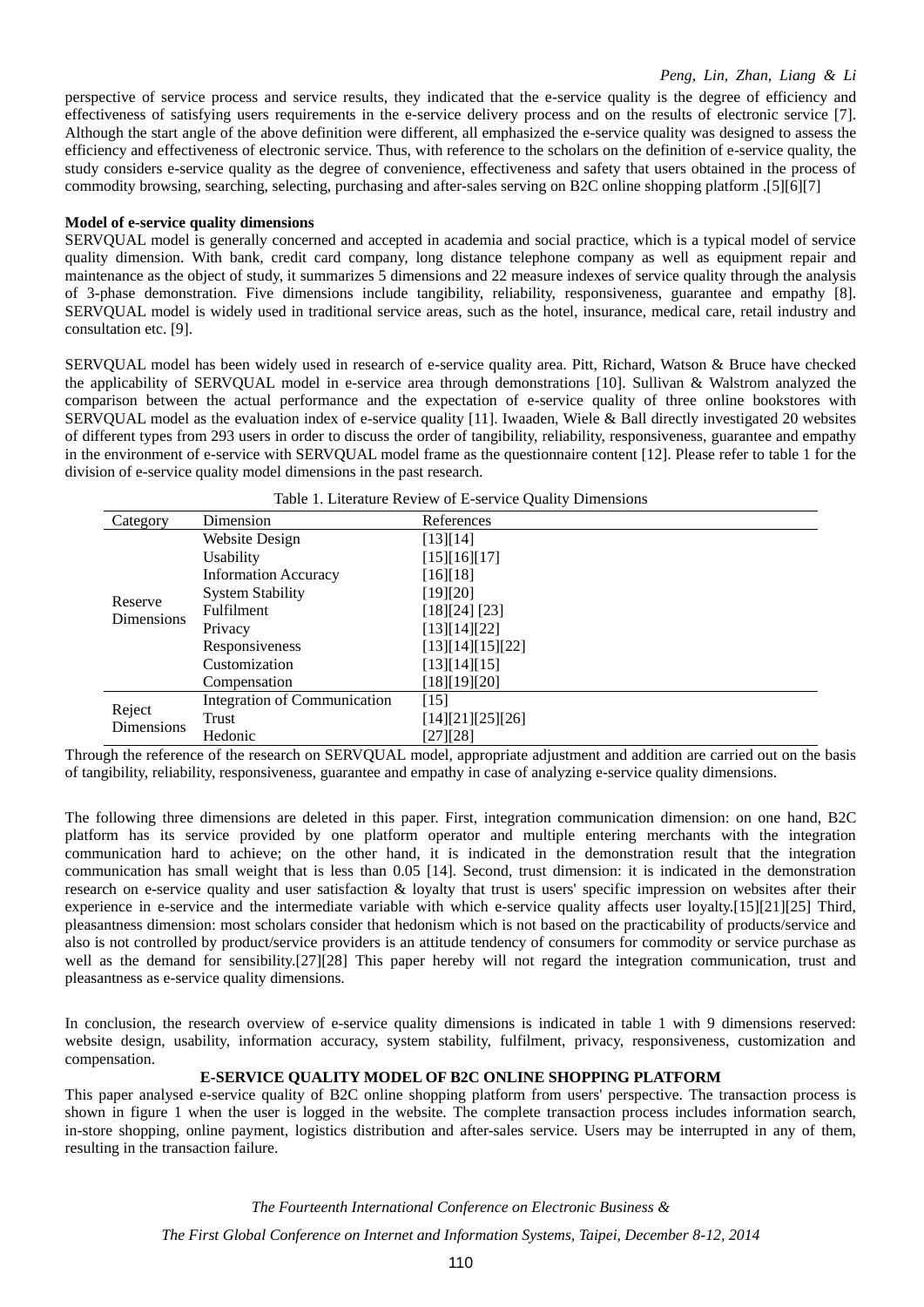

Figure 1. The Transaction Process on B2C

E-service quality of B2C online shopping platform is analysed through the combination of the research result (table 1) and the transaction process (figure 1) of e-service quality dimensions.[27] It is indicated in table 2 that cells with " $\sqrt{$ " shows dimensions mainly concerned by users in corresponding transaction process. As to the particularity of B2C online shopping platform, this paper requires three adjustments as follows:

To delete fulfilment dimension. Fulfillment that describes order execution capacity is decided by entering merchants and shall not be included in e-service quality of B2C online shopping platform.

To delete responsiveness dimension. Responsiveness dimension describes websites' capability of rapid and efficient reply to users. Users focus more on online customer service of entering merchants when transacting in B2C online shopping platform. Users need customer service from the platform only when the failure and dispute occur to the transaction. Online customer service of entering merchants is not considered for it is not included in the research. Customer service of B2C online shopping platform is service recovery behaviour and is included in compensation. [18][20]

To replace information accuracy dimension with functionality. Information accuracy describes the extent of website information meeting users' demands for amount and reliability. In B2C online shopping platform, users concern merchant information, product information, promotion information and user evaluation information. The reliability of production information depends on entering merchants and is not considered. To a large extent, the amount and reliability of other information rely on the performance of websites as the online shopping platform in playing functions of recruiting merchants, managing merchants and implementing promotion activities. Therefore, this paper replaces information accuracy dimension with functionality dimension.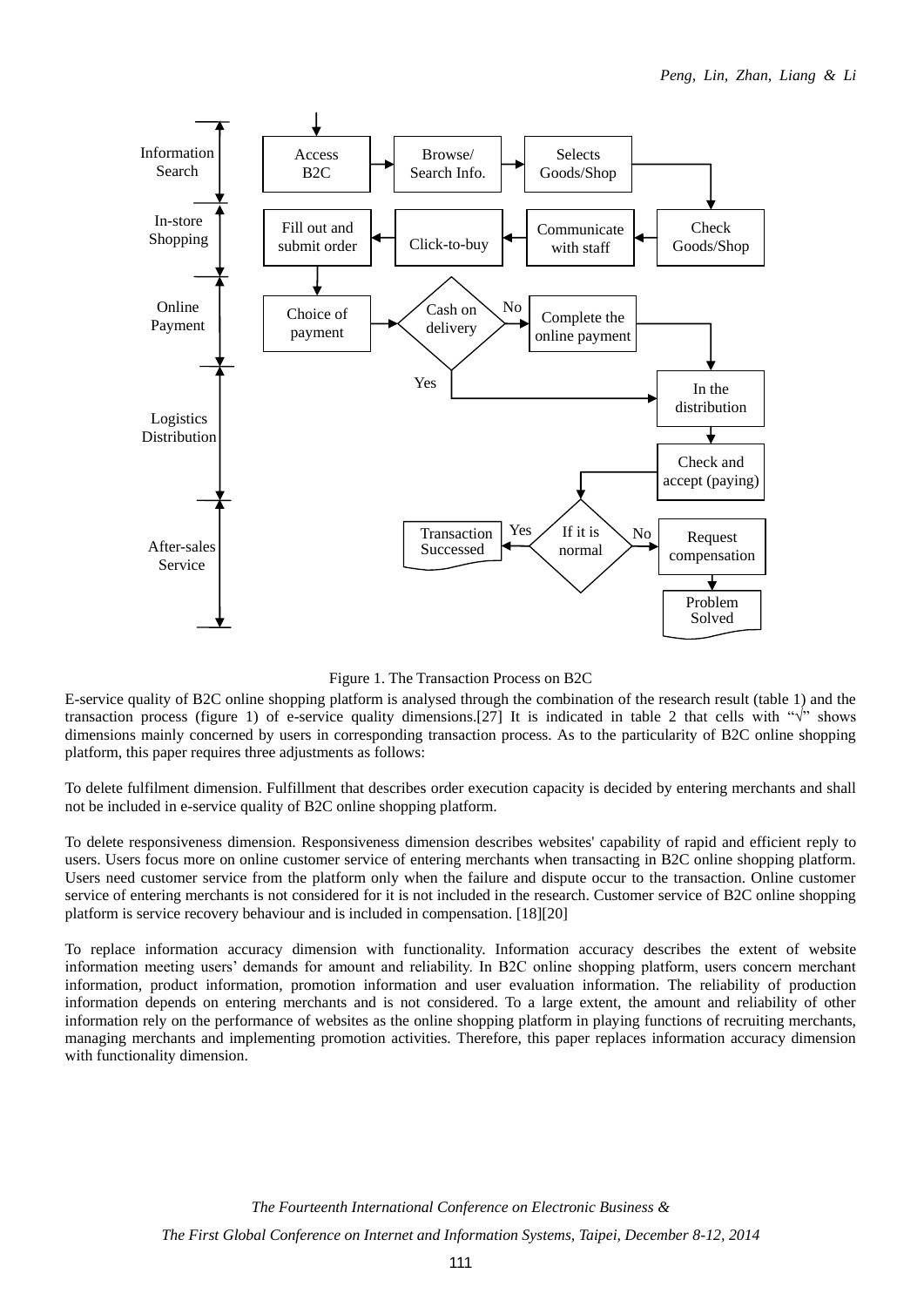Table 2. E-service Quality Dimensions in the Transaction Process on B2C

| Dimension<br><b>Process</b> | Information<br>Search | In-store | Online | Logistics<br>Shopping Payment Distribution | After-sales<br>Service |
|-----------------------------|-----------------------|----------|--------|--------------------------------------------|------------------------|
| ebsite design               |                       |          |        |                                            |                        |
| Usability                   |                       |          |        |                                            |                        |
| Information                 |                       |          |        |                                            |                        |
| accuracy                    |                       |          |        |                                            |                        |
| Customization               |                       |          |        |                                            |                        |
| <b>System Stability</b>     |                       |          |        |                                            |                        |
| Responsiveness              |                       |          |        |                                            |                        |
| Privacy                     |                       |          |        |                                            |                        |
| <b>Fulfillment</b>          |                       |          |        |                                            |                        |
| Compensation                |                       |          |        |                                            |                        |

Through above adjustment, e-service quality of B2C online shopping platform includes website design, usability, functionality, customization, system stability, privacy and compensation. Please refer to figure 2 for the model. Table 3 lists definitions and corresponding 37 measure indexes of 7 dimensions. Measure indexes are provided on the basis of literature and in combination with feedback of over 20 informants who are all masters/doctors of majors related to e-commerce or social workers in e-commerce area with experiences in shopping on B2C platform of more than 3 times.



Figure 2. E-service Quality Model of B2C Online Shopping Platform

Definitions of those dimensions are as follows: (1) website design describes users' feelings in overall image and style of the platform interface; (2) usability describes users' efficiency in information search, in-store shopping and online payment; (3) functionality describes the performance of websites as the online shopping platform in playing functions of recruiting merchants, managing merchants, user evaluation and implementing promotion activities etc.; (4) customization describes the capability of B2C online shopping platform in recognizing users' personal reference so as to provide personalized information and service; (5) system stability describes the platform's capacity in technology to guarantee successful transaction; (6) privacy describes users' perception degree in the platform protecting personal information and transaction safety; (7) compensation describes the promptness and efficiency of website recovery service in case transaction process goes wrong.

#### **RESEARCH METHOD**

In order to ascertain the e-service quality model of B2C online shopping platform, we need to measure the actual perceived value of users towards 37 items by questionnaire survey, and each item is measured with a five-point Likert scale.

| Table 3. Variable measurement reference |                   |                                                                  |                      |  |  |  |
|-----------------------------------------|-------------------|------------------------------------------------------------------|----------------------|--|--|--|
| Dimension                               | Item              | Description                                                      | References           |  |  |  |
| Website<br>design                       | <b>INTE1</b>      | The layout of the site is clean and simple.                      |                      |  |  |  |
|                                         | <b>INTE2</b>      | The website has an attractive appearance.                        | [29][30]             |  |  |  |
|                                         | <b>INTE3</b>      | This website has natural and uniform style.                      |                      |  |  |  |
|                                         | <b>INTE4</b>      | I feel comfortable shopping at this website.                     |                      |  |  |  |
|                                         | EASE1             | The organization and layout of the website facilitate searching  |                      |  |  |  |
|                                         |                   | for products.                                                    |                      |  |  |  |
|                                         | EASE <sub>2</sub> | It is easy to get anywhere on the website                        |                      |  |  |  |
| <b>Usability</b>                        | EASE3             | The organization and structure of website content is easy to     | [18][20][24][25][30] |  |  |  |
|                                         |                   | follow.                                                          |                      |  |  |  |
|                                         | EASE4             | It enables me to complete or cancel a transaction quickly with a |                      |  |  |  |
|                                         |                   | minimum number of clicks.                                        |                      |  |  |  |

*The Fourteenth International Conference on Electronic Business &*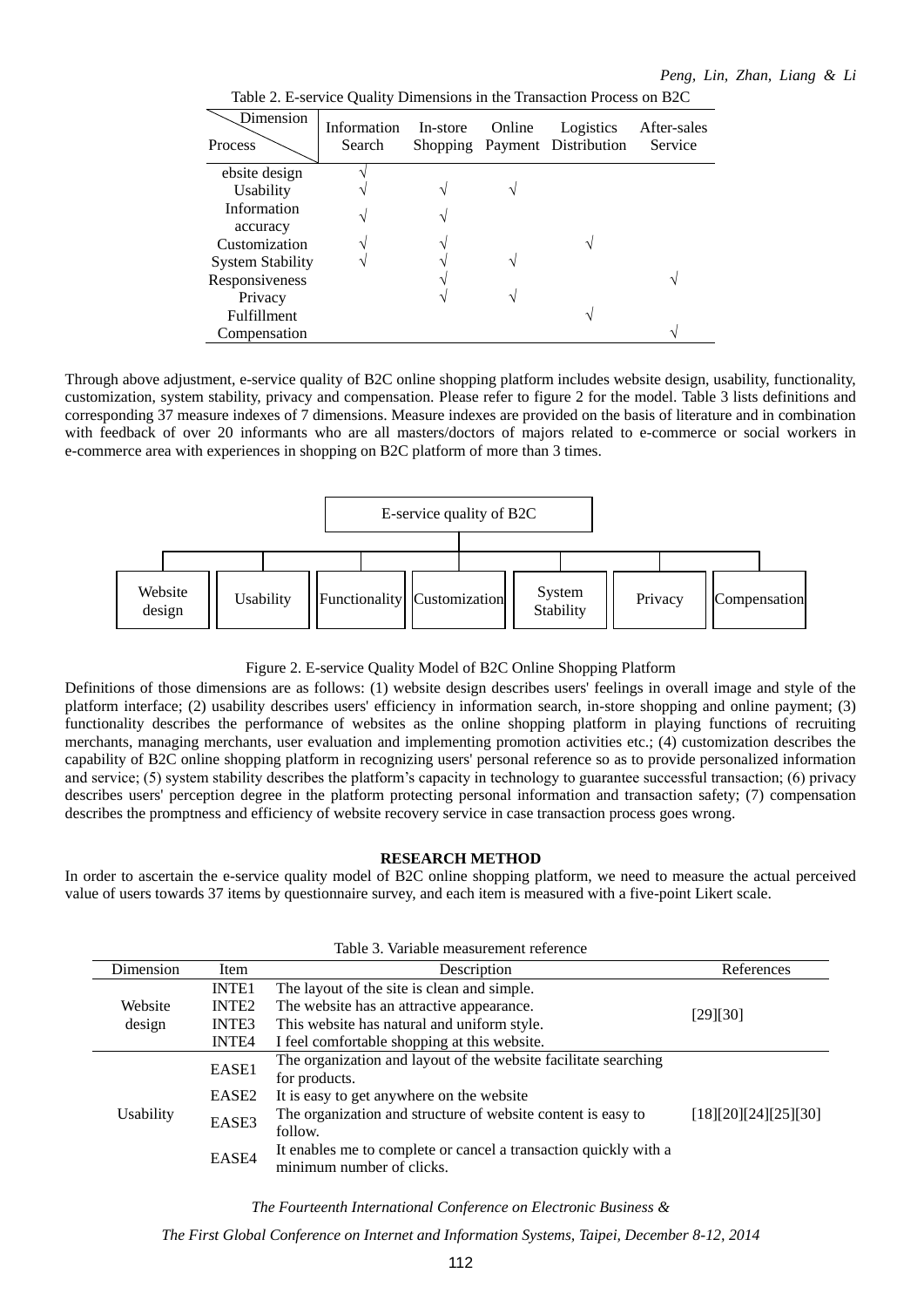|               | EASE5             | The payment is very convenient                                   |              |
|---------------|-------------------|------------------------------------------------------------------|--------------|
|               | EASE6             | The site doesn't waste my time                                   |              |
|               | FUNC1             | The online retailer provides complete products.                  |              |
|               | FUNC <sub>2</sub> | The site has a wide variety of products that interest me.        |              |
|               | FUNC3             | The website provides believable                                  |              |
| Functionality |                   | Information about products and shops.                            | [16][24]     |
|               | FUNC4             | User comments are reliable.                                      |              |
|               | FUNC5             | The frequency of promotion on this website is reasonable         |              |
|               | FUNC <sub>6</sub> | The promotion is quite cost-effective                            |              |
|               | FUNC7             | The bonus point plan on this website is significant to me.       |              |
|               | CUST1             | The website recommends products to me.                           |              |
|               | CUST <sub>2</sub> | The website show sales promotion information to me.              |              |
| Customization | CUST3             | The website provides useful recommendation                       | [30][31][32] |
|               | CUST4             | The website recorded the historical information of users.        |              |
|               | CUST <sub>5</sub> | The website has the ability to track individual orders in        |              |
|               |                   | real-time.                                                       |              |
|               | STAB1             | Rarely can't access this website because of technical failure    |              |
| System        | STAB <sub>2</sub> | Information such as images, links, can always be shown           |              |
| Stability     |                   | correctly.                                                       | [18][20]     |
|               | STAB3             | Transactions will not be interrupted due to technical problems.  |              |
|               | STAB4             | This website records accurate content                            |              |
|               | SECU1             | I don't worry about merchant fraud on this website               |              |
| Privacy       | SECU <sub>2</sub> | In general, making payments on the website is secure.            | [18][33]     |
|               | SECU <sub>3</sub> | I feel secure when providing private information to this website |              |
|               | SECU <sub>4</sub> | I hadn't found my privacy being abused by this website.          |              |
|               | COMP1             | This website will guide users when problems happening.           |              |
|               | COMP2             | It is easy to get in contact with this customer service          |              |
|               |                   | representatives                                                  |              |
|               | COMP <sub>3</sub> | The communication with customer service representatives is       |              |
| Compensation  |                   | smooth.                                                          | [18][20][27] |
|               | COMP4             | It is convenient to changing or refunding.                       |              |
|               | COMP <sub>5</sub> | The website showed sincerity in dispute handling                 |              |
|               | COMP <sub>6</sub> | The website had a good procedure for dealing with disputation    |              |
|               | COMP7             | I was satisfied with the dispute handling the website provided   |              |

The netizens, which have the shopping experiences on B2C, were invited to participate in the survey. Subjects were asked to evaluate the e-service quality, by filling out the questionnaires, on the basis of the real shopping experiences on a B2C online shopping platform. This paper adopted the simple and convenient samples. We issued the questionnaires through emails and face-to-face, two hundreds and ninety eight valid questionnaires returned, with  $92.5\%$  recovery ratio. There are ninety eight portions from email survey, and two hundreds portions from face-to-face survey.

## **General statistics**

The demographic data of the sample is reported in Table 4. The respondents were mainly 18-30 years old and the ratio of male to female is 42.2 to 57.8. Thus our sample matched the characteristics of online customers reported in iResearch. [34]

| Table 4. General statistics |                |        |         |  |  |  |
|-----------------------------|----------------|--------|---------|--|--|--|
| Variable                    | Classification | Number | Percent |  |  |  |
| Sex                         | Male           | 125    | 41.9%   |  |  |  |
|                             | Female         | 173    | 58.1%   |  |  |  |
|                             | < 18           |        | 0.3%    |  |  |  |
|                             | 19-24          | 175    | 58.7%   |  |  |  |
| Age                         | 25-30          | 101    | 33.9%   |  |  |  |
|                             | $31 - 40$      | 16     | 5.4%    |  |  |  |
|                             | >40            | 5      | 1.7%    |  |  |  |

The data analysis was carried out in accordance with a three-stage methodology using SPSS 18.0 and AMOS17.0. In the first phase, we examine the reliability of the questionnaire by SPSS18.0.Then the second step was to test the measurement model by establishing convergent validity and discriminant validity of the constructs. During the third step, the structural model was examined using SEM to test the model fits.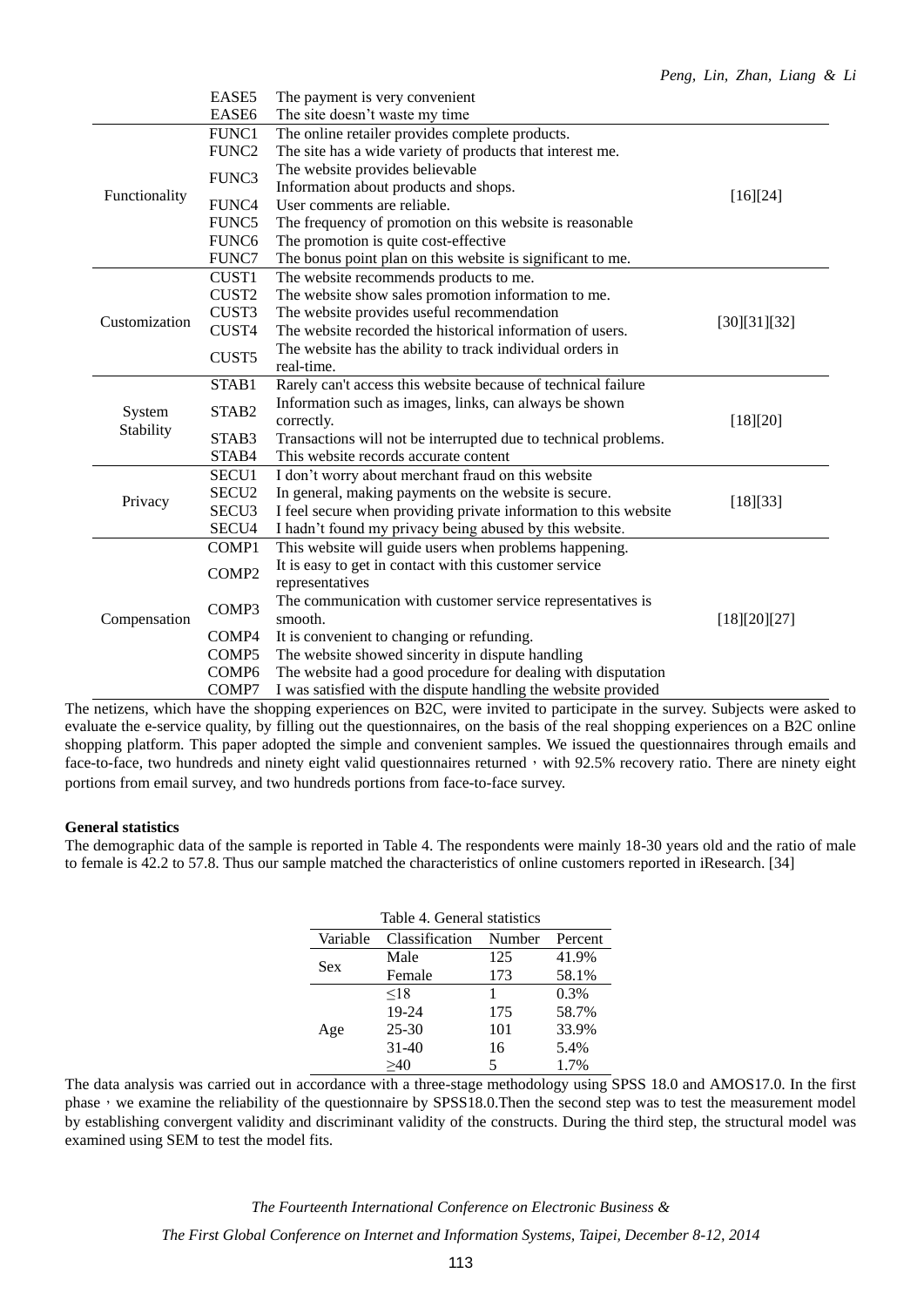| Table 5. Results of convergent reliability testing |                   |         |                  |            |       |  |
|----------------------------------------------------|-------------------|---------|------------------|------------|-------|--|
| Dimension                                          | Item              | Factor  | Cronbach's alpha | <b>AVE</b> | CR    |  |
|                                                    |                   | Loading |                  |            |       |  |
|                                                    | <b>INTE1</b>      | 0.725   |                  |            |       |  |
| Website design                                     | <b>INTE2</b>      | 0.778   | 0.842            | 0.573      | 0.843 |  |
|                                                    | INTE3             | 0.716   |                  |            |       |  |
|                                                    | <b>INTE4</b>      | 0.806   |                  |            |       |  |
|                                                    | EASE1             | 0.676   |                  |            |       |  |
|                                                    | EASE2             | 0.760   |                  |            |       |  |
| Usability                                          | EASE3             | 0.802   | 0.852            | 0.538      | 0.853 |  |
|                                                    | EASE4             | 0.726   |                  |            |       |  |
|                                                    | EASE5             | 0.697   |                  |            |       |  |
|                                                    | FUNC3             | 0.748   |                  |            |       |  |
|                                                    | FUNC4             | 0.758   |                  |            |       |  |
| Functionality                                      | FUNC5             | 0.686   | 0.809            | 0.514      | 0.809 |  |
|                                                    | FUNC <sub>6</sub> | 0.673   |                  |            |       |  |
|                                                    | CUST1             | 0.766   |                  |            |       |  |
| Customization                                      | CUST2             | 0.878   | 0.829            | 0.629      | 0.835 |  |
|                                                    | CUST3             | 0.728   |                  |            |       |  |
|                                                    | STAB1             | 0.779   |                  |            |       |  |
| <b>System Stability</b>                            | STAB2             | 0.728   | 0.827            | 0.574      | 0.802 |  |
|                                                    | STAB3             | 0.765   |                  |            |       |  |
|                                                    | SECU1             | 0.746   |                  |            |       |  |
| Privacy                                            | SECU <sub>2</sub> | 0.737   | 0.828            | 0.550      | 0.830 |  |
|                                                    | SECU <sub>3</sub> | 0.766   |                  |            |       |  |
|                                                    | SECU4             | 0.717   |                  |            |       |  |
|                                                    | COMP <sub>2</sub> | 0.755   |                  |            |       |  |
|                                                    | COMP3             | 0.757   |                  |            |       |  |
|                                                    | COMP4             | 0.748   |                  | 0.629      |       |  |
| Compensation                                       | COMP5             | 0.801   | 0.910            |            | 0.910 |  |
|                                                    | COMP6             | 0.833   |                  |            |       |  |
|                                                    | COMP7             | 0.858   |                  |            |       |  |
|                                                    |                   |         |                  |            |       |  |

#### **Instrument reliability**

In the first phase, we examined the reliability of the questionnaire using SPSS18.0. We identify some of the corrected item-total correlation were less than 0.5, so we decided to adjust the model through deleting the item which the corrected item-total correlation is the minimum one by one. Finally, we delete EASE6, FUNC1, FUNC2, FUNC7, CUST5 andCUST4. The alphas for each constructs were reported in Table 5. The internal consistency reliability was measured by Cronbach's alpha with a 0.7 guideline value. [35] Finally, our questionnaire overall Cronbach's alpha reached 0.927, each item of Cronbach's alpha is between 0.809 and 0.910, [36][37] and all the corrected item-total correlation of the items were more than 0.6. Thus, the instrument was proved to be reliable.

#### **Instrument validity**

Our validity analysis included convergent validity and discriminant validity. First, we tested the convergent validity with confirmatory factor analysis (CFA) using Amos 17.0. The criteria of good convergent validity are the following: factor loading  $> 0.7$ , the average variance extracted (AVE)  $> 0.5$ , and the combination validity (CR)  $> 0.6$ . [35]

We adjusted the model through deleting the items with factor loadings less than 0.7. In case an item was deleted, and the AVE increased with the CR still meeting the standards and the model fit improving, we would decide to delete that item. This way, we deleted COMP 1 and SATB 4. Table 5 shows the final results, and only 29 items remaining. There were still 4 factor loadings less than 0.7 but both the AVE and CR are meet the standards and which don't meet condition are very close to standards recommended. [35] So, we considered that the instrument had acceptable validity.

Next, we tested the discriminant validity. The results are reported in Table 6. We found that all values met the recommended standards, thus, the model had good discriminate validity. [35]

Table 6. Discriminant validity analysis

*The Fourteenth International Conference on Electronic Business &*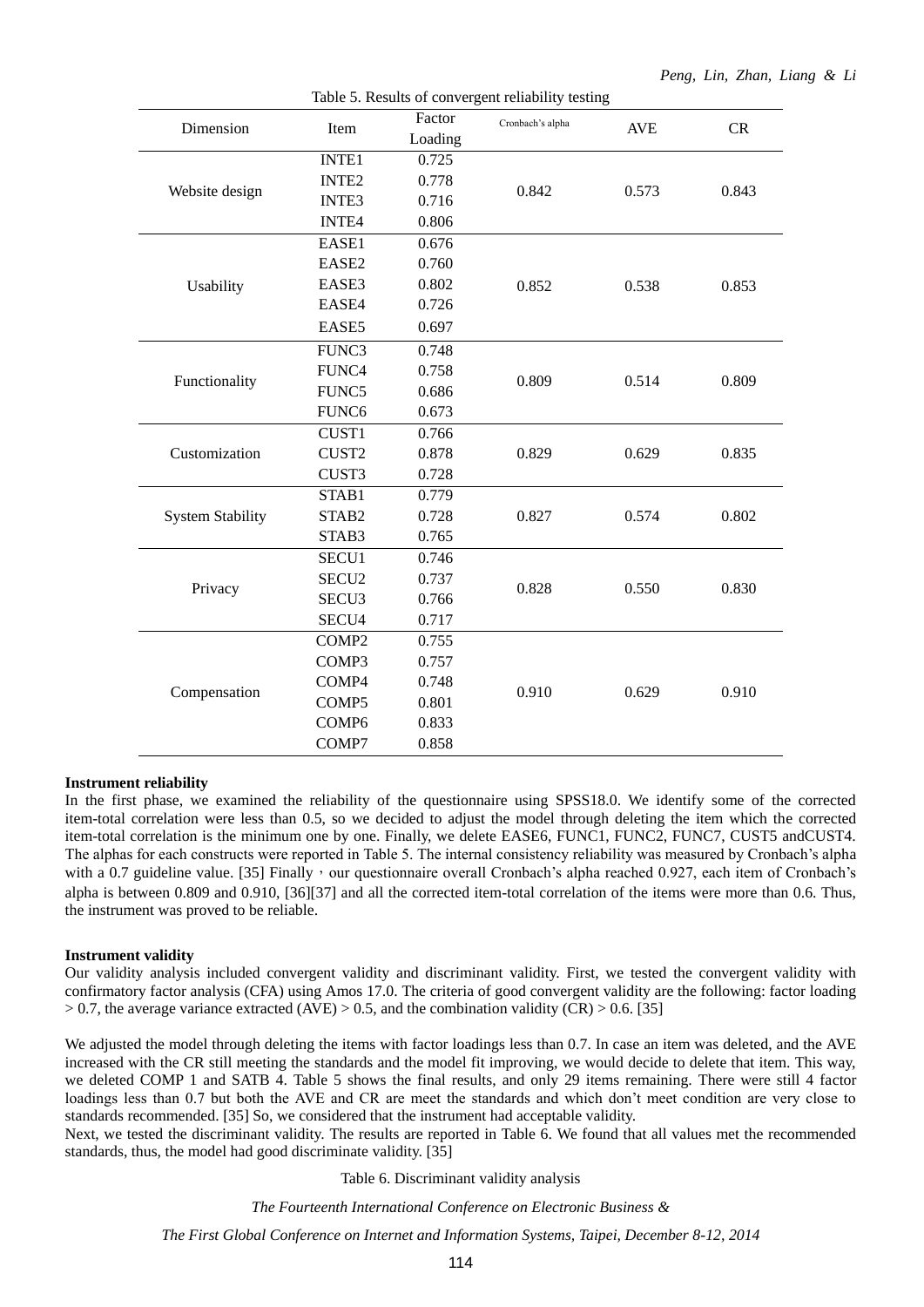|             |             |       |             |             |             |             | Peng, Lin, Zhan, Liang & Li |  |
|-------------|-------------|-------|-------------|-------------|-------------|-------------|-----------------------------|--|
|             | <b>INTE</b> | EASE  | <b>FUNC</b> | <b>CUST</b> | <b>STAB</b> | <b>SECU</b> | <b>COMP</b>                 |  |
| <b>INTE</b> | 0.757       |       |             |             |             |             |                             |  |
| <b>EASE</b> | 0.480       | 0.734 |             |             |             |             |                             |  |
| <b>FUNC</b> | 0.411       | 0.405 | 0.717       |             |             |             |                             |  |
| <b>CUST</b> | 0.384       | 0.327 | 0.390       | 0.793       |             |             |                             |  |
| <b>STAB</b> | 0.401       | 0.584 | 0.384       | 0.248       | 0.758       |             |                             |  |
| <b>SECU</b> | 0.468       | 0.420 | 0.620       | 0.276       | 0.524       | 0.742       |                             |  |
| <b>COMP</b> | 0.399       | 0.367 | 0.569       | 0.282       | 0.359       | 0.664       | 0.793                       |  |
|             |             |       |             |             |             |             |                             |  |

#### **Model fitness**

Finally, we examined overall fitness of the model. The factor loadings and significance level (t value) of the 7 constructs are reported in Table 7, so we know the interpretation of the seven dimensions for the e-service quality is significant. Mostly indices used to estimate the model fit were higher than the recommended standards (p=0.00, CMIN/DF=1.944, IFI=0.920, TLI=0.912, CFI=0.920), another 3 indices (RMSEA=0.056, GFI=0.847, NFI=0.849) are also close to the recommended standards. Considering the sample size, our model is reasonably acceptable to assess the results. [35][38]

| Table 7. The factor loadings and significance level (t value) of the 7 dimensions |  |
|-----------------------------------------------------------------------------------|--|
|-----------------------------------------------------------------------------------|--|

| Dimension<br>Parameter | Website<br>design        | Usability | Functionality | Customization | System<br>Stability | Privacy | Compensation |
|------------------------|--------------------------|-----------|---------------|---------------|---------------------|---------|--------------|
| <b>Factor Loading</b>  | 0.614                    | 0.610     | 0.733         | 0.444         | 0.622               | 0.821   | 0.717        |
| t-value                | $\overline{\phantom{a}}$ | 6.495     | 6.896         | 5.395         | 6.657               | 7.595   | 7.306        |

Notes: the factor loading of website design was fixed for 1, so there is not t-value of website design.

#### **CONCLUSION**

This paper discussed the e-service quality evaluation model of the B2C online shopping platform from users' perspective. Firstly, combining with the results of e-service quality dimensions and transaction process, we builded the e-service quality model of B2C e-commerce platform, including seven dimensions and 37 metrics; secondly, we collect 298 valid questionnaires via E-mail and face to face survey, used for testing the reliability and validity of the model and the model fitness, leaving seven dimensions and 29 metrics as the evaluation index of e-service quality model.

This paper mainly formulated the B2C e-commerce platform of electronic service quality evaluation index system, contains seven primary indexes and 29 secondary indicators. Seven primary index and its weights, website design, usability and functionality, customization, system stability, privacy and compensation.

Website design has four secondary indices: tidy interface, attractive appearance, uniform style, comfortable design. Usability has five secondary indices: easily searching, easy to get anywhere on the website, easy operation by the organized structure of website content, quick and easy to complete or cancel a transaction, convenient payment. Functionality has four secondary indexes: believable information about products and shops, reliable user comments, cost-effective sales promotion, significant bonus point plan. Customization has three secondary indexes: individual recommendation, show sales promotion information for individual, useful recommendation. System stability has three secondary indexes: rarely can't access this website because of technical failure, information can always be shown correctly, transaction is smooth technically. Privacy has four secondary indexes: no merchant fraud, secure payment, secure privacy, being not abused of user privacy. Compensation has five secondary indexes: available customer service, smooth communication with customer service representatives, convenient changing or refunding, sincerely dispute handling, complete system of disputation management, high satisfaction.

Contribution of this study lies in constructing the e-service quality model of B2C e-commerce platform within the transaction process on website, and putting forward the measure index of e-service quality evaluation of B2C, which has great significance to the B2C e-service quality evaluation research.

#### **DIRECTION FOR FUTURE RESEARCH**

This study builds the e-service quality model of B2C online shopping platform with 7 dimensions and 29 measure indexes from the user's perspective and verifies fitting effect and scientificity of the model through data analysis. Future research is also needed proceeding, subsequently, we intend to do some research from the following directions:

First of all, this paper had already constructed an e-service quality evaluation model, and a more relevant integrated evaluation system shall be achieved on premise that the follow-up study is carried out on the basis of the model in this paper and the index weight and main evaluation content are confirmed with efficient evaluation method. Moreover, the follow-up study could combine with the analysis of practical cases, to diagnose defects of B2C platform service so as to provide effective reference

*The Fourteenth International Conference on Electronic Business &*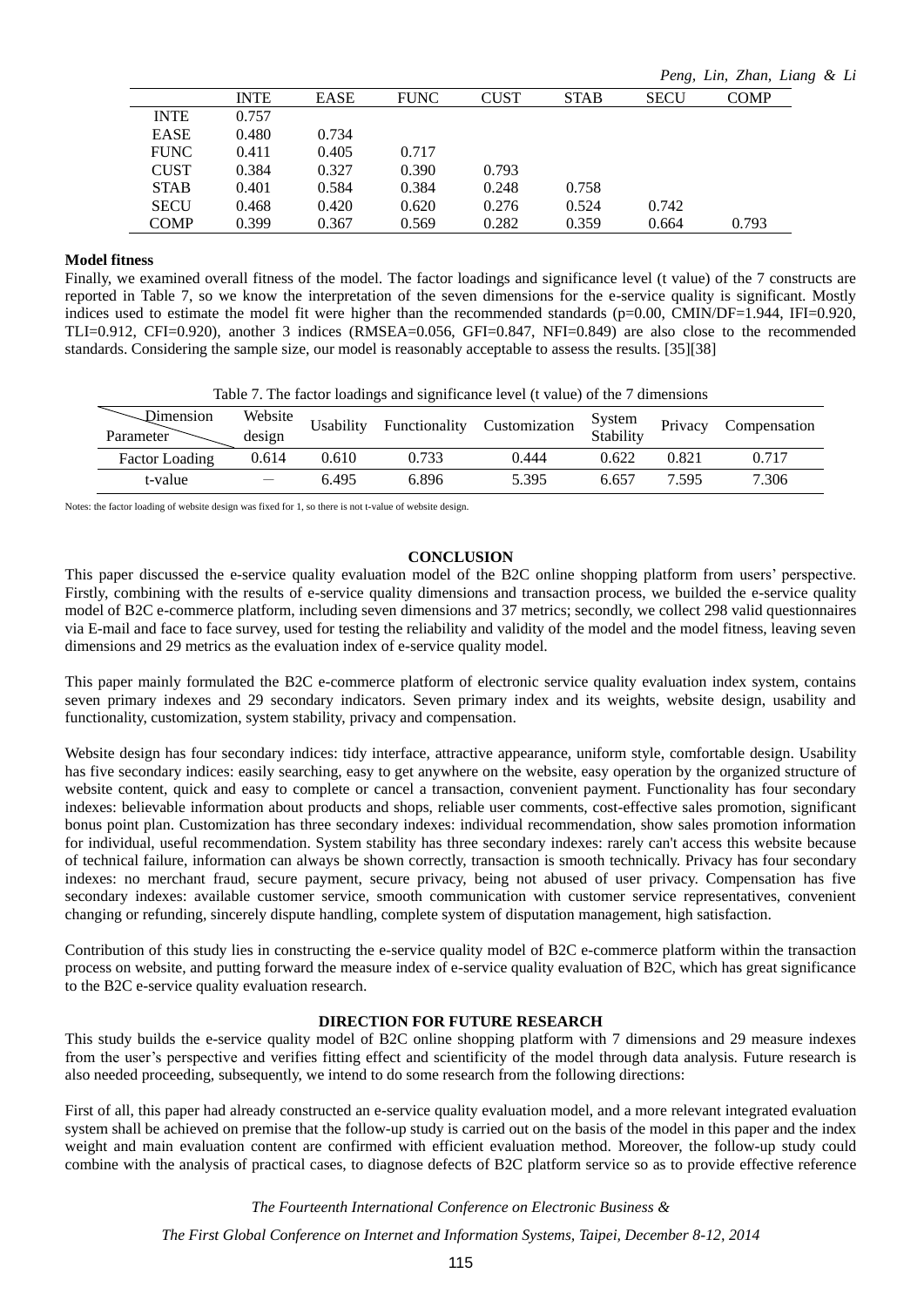basis for business decisions of improving the service level of e-service.

B2C online shopping platform simultaneously involves the platform, entering merchants and users during the operation process. As the service provider, the platform provides e-service for users and entering merchants at the same time. Therefore, the complete B2C online shopping platform e-service includes users' e-service and the e-service provided by the platform for entering merchants. This paper constructs the e-service quality model of B2C online shopping platform from users' point of view. The follow-up study can discuss the e-service quality evaluation model of B2C online shopping platform from entering merchants through the reference of the research approach in this paper.

In addition, the e-services to users and entering merchants are correlative for they are consistent with each other in system stability of B2C online shopping platform and the demand tendency between entering merchants and users. This shows that the quality of the two e-services have different effects of various dimensions. The follow-up study can explore mutual influence orientation and strength of various dimensions in the quality of the two e-services, assist B2C online shopping platform in considering interests of users and entering merchants as well as provide them with the more qualified e-service so as to guarantee sustainable development of the platform.

#### **ACKNOWLEDGEMENTS**

This research was supported by the Fundamental Research Funds for the Central Universities under Grant 2013221028.

#### **REFERENCES**

- [1] CNNIC. (2014) 'China Internet Development Statistics Bulletin (in Chinese)', Retrieved 21 July, 2014, from http://www.cnnic.net.cn/hlwfzyj/hlwxzbg/hlwtjbg/201407/P020140721507223212132.pdf
- [2] iResearch. (2014) 'China's e-commerce market report in 2013 (in Chinese)', Retrieved 15 January, 2014, from http://news.iresearch.cn/zt/225528.shtml
- [3] Sasser, W. E., Olson, R. P., and Wyckoff, D.D. (1978) '*Management of service operations: text, cases and readings'*, Boston: Allyn and Bacon
- [4] Parasuraman A., Zeithaml V. A., & Berry L. L. (1985). 'A conceptual model of service quality and its implications for future research,' *Journal of Marketing*, Vol. 49, No.4, pp. 41-50.
- [5] Zeithaml, V. A., Parasuraman, A., & Malhotra, A. (2000) *Conceptual framework for understanding e-service quality: Implications for future research and managerial practice*, California: Marketing Science Institute.
- [6] Santos, J., (2003) 'E-service quality: a model of virtual service quality dimensions', *Managing service quality*, Vol. 13, No.3, pp 233-246.
- [7] Fassnacht, M. & Koese, I. (2006) 'Quality of electronic services: Conceptualizing and testing a hierarchical model', *Journal of Service Research*, Vol. 9, No. 1, pp 19-37.
- [8] Parasuraman A., Zeithaml V. A., & Berry L. L. (1988) 'SERVQUAL: A multi-item scale for measuring consumer perceptions of the service quality', *Journal of Retailing*, Vol. 64, No. 1, pp 12-40.
- [9] Riadh, L. (2008) 'Alternative measures of service quality: a review', *Managing Service Quality*, Vol. 18, No. 1, pp 65-86.
- [10] Pitt, L. F., Watson, R. T. & Kavan, C. B. (1995) 'A measure of information systems effectiveness', *MIS Quarterly*, Vol. 19, No. 2, pp 172-187.
- [11] Sullivan, J. R. & Walstrom, K. A. (2001) 'Consumer perspectives on service quality of electronic commerce web sites', *Journal of Computer Information Systems*, Vol. 41, No. 3, pp 8-14.
- [12] Van Iwaaden, J., van der Wiele, T., Ball, L. & Millen, R. (2003) 'Applying SERVQUAL to web sites: an exploratory study', *International Journal of Quality & Reliability Management*, Vol. 20, No. 8, pp 919-935.
- [13] Van Riel, A., Semeijn, J. & Janssen, W. (2003) 'E-service quality expectation: A case study', *Total Quality Management and Business Excellence*, Vol. 14, No. 4, pp 437-450.
- [14] Lee G. G. & Lin, H. F. (2005). 'Customer perceptions of e-service quality in online shopping', *International Journal of Retail & Distribution Management*, Vol. 2, No. 33, pp 161-177.
- [15] Lee, H. & Zhang, S. (2008) 'E-service quality evaluation system of comprehensive quality management', *Journal of Xi'an Jiaotong university (Social Sciences)*, Vol. 28, No. 2, pp 33-37.
- [16] Barnes, S. J. & Vidgen, R. T. (2002) 'An integrative approach to the assessment of e-commerce quality', *Journal of Electronic Commerce Research*, Vol. 3, No. 3, pp 114-127.
- [17] Jun, M., Yang, Z. & Kim, D. S. (2004) 'Customers' perceptions of online retailing service quality and their satisfaction', *International Journal of Quality & Reliability Management*. Vol. 21, No. 8, pp 817-840.
- [18] Collier, J. E. & Bienstock, C. C. (2006) 'Measuring service quality in e-retailing', *Journal of service research*, Vol. 8, No. 3, pp 260-275.
- [19] Zeithaml,V. A., Parasuraman, A. & Malhotra, A. (2000) 'E-service quality: definition, dimensions and conceptual model', *Marketing Science Institute, MA, working paper.*
- [20] Parasuraman, A., Zeithaml, V. A. & Malhotra, A. (2005). "E-S-Qual: A multiple-item scale for assessing e-service quality," *Journal of Service Research*, (7:3):, pp 213-233.

*The Fourteenth International Conference on Electronic Business &*